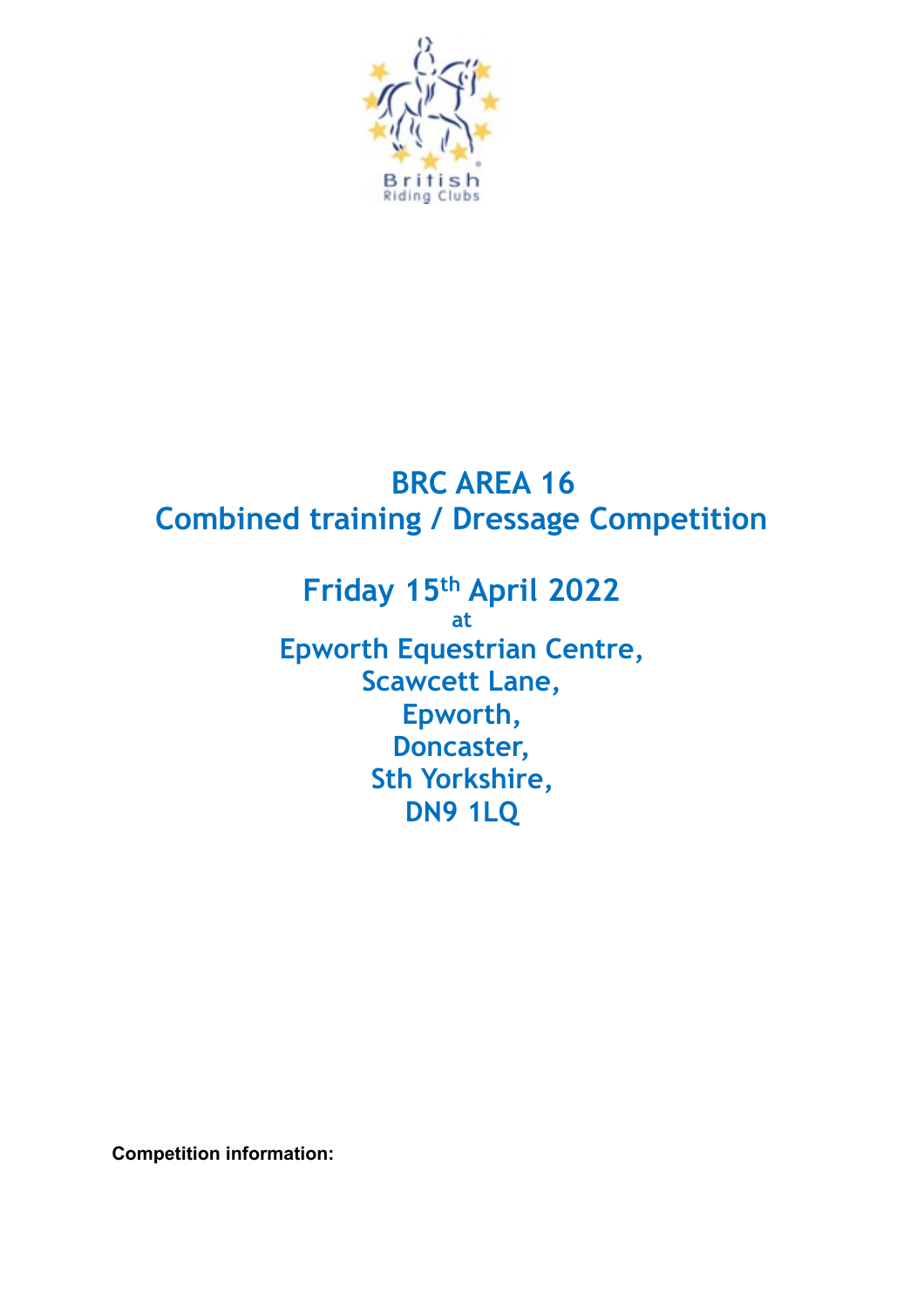There will be different tests for each team member. These will be 2 different Prelim tests and 2 different Novice tests.

Also included are 2 individual sections, one will be a novice test which feeds into 75cm SJ and the other a Prelim test which feeds into the 85cm SJ.

Competitors may also enter the Combined Training Qualifier as part of a team and also enter as an individual only providing the dressage test is different – eligibility applies. The SJ height may be either 75cm or 85cm, allowing the competitor to jump the height twice.

## **Tests will be as follows:**

Prelim tests – team (two members compete in prelim test 75cm – riding different tests) / individual: Prelim 7 (2002) – 75cm Prelim 14 (2006) – 75cm

Novice tests – team (two members compete in Novice test 85cm – riding different tests) / individual: Novice 24 (2010) – 85cm Novice 30 (2006) – 85cm

Novice 27 (2007) – 75cm (Individuals only) Prelim 12 (2005) – 85cm (Individuals only)

## **Classes:**

| Class 1.              | <b>Senior Team</b>                                                                                                 |
|-----------------------|--------------------------------------------------------------------------------------------------------------------|
| Class 1a.             | Senior Individual – please state Prelim 7 / Prelim 14 / Novice 24<br>/ Novice 30                                   |
| Class 2.<br>Class 2a  | Senior Individual - Prelim 12 & 85cm<br>Senior Individual - Novice 30 & 75cm                                       |
| Class 3<br>Class 3a.  | Junior Team<br>Junior Individual – please state Prelim 7 / Prelim 14 / Novice 24<br>/ Novice 30                    |
| Class 4.<br>Class 4a. | Junior Individual - Prelim 12 & 85cm<br>Junior Individual - Novice 30 & 75cm                                       |
| <b>Class 5</b>        | Senior individual dressage only - please state which dressage<br>test(s) from any above.                           |
| <b>Class 6</b>        | Junior individual dressage only - please state which dressage<br>test(s) from any above.                           |
| <b>Class 7</b>        | Senior show jumping only – please state height (75cm or 85cm)                                                      |
| <b>Class 8</b>        | Junior show jumping only – please state height (75cm or 85 cm)<br><b>BRC Area 16 Combined Training Entry fees:</b> |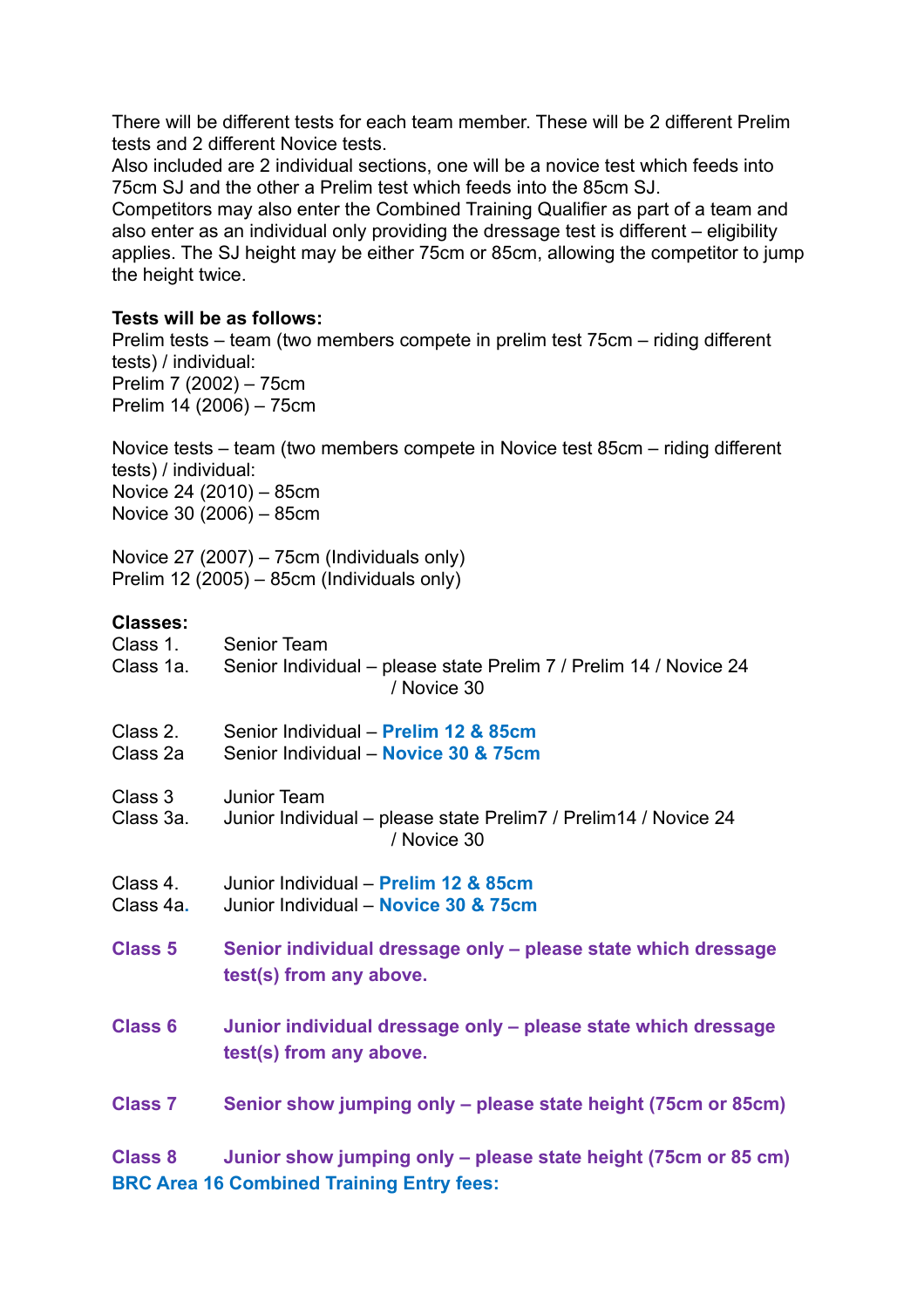**Team £112.00 Individuals £28.00** 

**Dressage only entry fee: Senior / Junior Individual £17.50p** 

**Show Jumping only (single phase) Senior / Junior Individual. £17.50** 

**BRC Area 16 entry fees via BACS**: **BRC Area 16 a/c: 46593660 sort code:309744** 

**Proof of payment must be provided with entry for entries to be accepted. Please annotate payment Area 16 competition.** 

**BRC Area 16 entries close on Friday 8th April 2022**

## **Please note: No changes after Tuesday 12th April**

Please send entries via e-mail to: rhp\_eventing@hotmail.co.uk

Mobile: 07969 726967 **(No calls after 9pm please)**

**The times will be sent to Team Managers by 6.00pm on Wednesday 13th April.** 

**All vaccinations must conform to current 2022 BRC Handbook Rules.**

### **Number bib cloths to be worn – please print own numbers.**

#### **Rules:**

The Competition will be run in accordance with BRC 2022 Handbook Competition Rules.

Junior classes are for competitors aged under 18 on 1 January 2022.

Health and Safety regulations and notices must be adhered to at all times.

Competitors must wear the correct standard hats, with a harness properly adjusted and fastened.

All Hats must be tagged with a 2018 BRC/BE/PC Aqua colour tag. Hats need to be brought to the Competition Steward for tagging before competitors will be allowed to compete if one is required.

Level 3 body protector that has a BETA **Purple 2009 label or Blue 2018 label** is recommended for show jumping.

Any item of jewellery or alternative medical treatment wristbands must be covered up by clothing or gloves, if they cannot be removed, at the riders own risk.